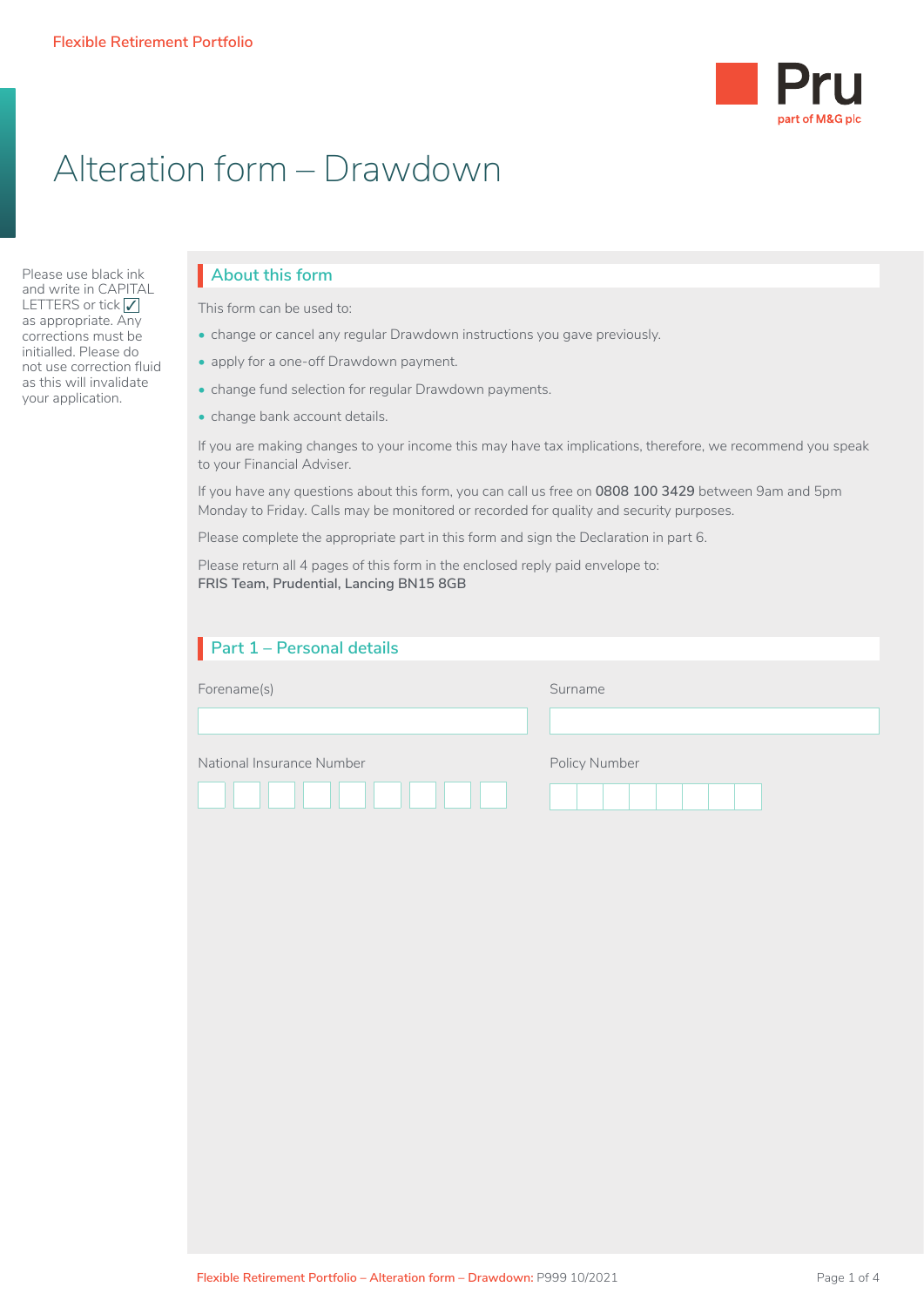### **Part 2 – Alteration to existing Drawdown instructions**

If you want to give new instructions for regular Drawdown payments to you, or to apply for a one-off payment, please show your revised instructions. Please use part 2(a) to start, increase, reduce or change the frequency of regular payments. Part 2(b) should be used to stop regular payments. Your revised instructions will be applied unless there is any problem because of HM Revenue & Customs rules – in which case you will be advised.

Payments from Capped Drawdown plans are subject to limits set out by HMRC rules. Where the income payment you have selected exceeds this limit you will need to convert your plan to a Flexi-access Drawdown plan. If you would like to do this, please also complete the Flexi-access Drawdown Conversion Form. We recommend you speak to your Financial Adviser to fully understand the tax implications before making any changes to your Capped Drawdown plan.

#### **a. Regular Payments**

| new amount of regular payment<br>$\bullet$                                                                                                                                                                      |                                                                       | £                           | before tax |
|-----------------------------------------------------------------------------------------------------------------------------------------------------------------------------------------------------------------|-----------------------------------------------------------------------|-----------------------------|------------|
| • new regular payment frequency                                                                                                                                                                                 | Monthly<br>Quarterly                                                  | Half Yearly                 | Yearly     |
| • first payment date for your new regular Drawdown instruction. If you<br>selected regular withdrawals for Drawdown, units will be realised<br>individual fund values, unless you confirm otherwise.            | evenly across the investment funds you selected, in proportion to the | $\mathsf{M}$<br>M<br>D<br>D |            |
| Do you want units encashed from a particular fund, leaving other investment                                                                                                                                     |                                                                       |                             |            |
| funds intact?                                                                                                                                                                                                   |                                                                       | Yes                         | No         |
| If yes, which fund?                                                                                                                                                                                             |                                                                       |                             |            |
| b. Stop regular Drawdown                                                                                                                                                                                        |                                                                       |                             |            |
| • Please tick this box if you want to stop regular Drawdown payments                                                                                                                                            |                                                                       |                             |            |
|                                                                                                                                                                                                                 |                                                                       |                             |            |
| Part 3 - Additional one-off Drawdown payment                                                                                                                                                                    |                                                                       |                             |            |
|                                                                                                                                                                                                                 |                                                                       |                             |            |
| Please complete this part if you want to apply for a one-off payment. Your request will be applied unless there<br>is any problem because of HM Revenue & Customs rules – in which case you will be advised.    |                                                                       |                             |            |
| • amount of additional payment                                                                                                                                                                                  | £<br>before tax                                                       |                             |            |
| Payments from Capped Drawdown plans are subject to limits set out by HMRC rules. Where the income<br>payment you haye selected exceeds this limit you will need to convert your plan to a Flexi-access Drawdown |                                                                       |                             |            |

payment you have selected exceeds this limit you will need to convert your plan to a Flexi-access Drawdown plan. If you would like to do this, please also complete the Flexi-access Drawdown Conversion Form. We recommend you speak to your Financial Adviser to fully understand the tax implications before making any changes to your Capped Drawdown plan.

• investment funds from which the one-off payment is to be realised.

Units will be encashed evenly from across the investment funds you selected in proportion to the individual fund values, unless you confirm alternative details in the box below.

| ole | Fund Name | % or amount |  |
|-----|-----------|-------------|--|
| L.  |           |             |  |
|     |           |             |  |
|     |           |             |  |
|     |           |             |  |
|     |           |             |  |
|     | Total     | 100%        |  |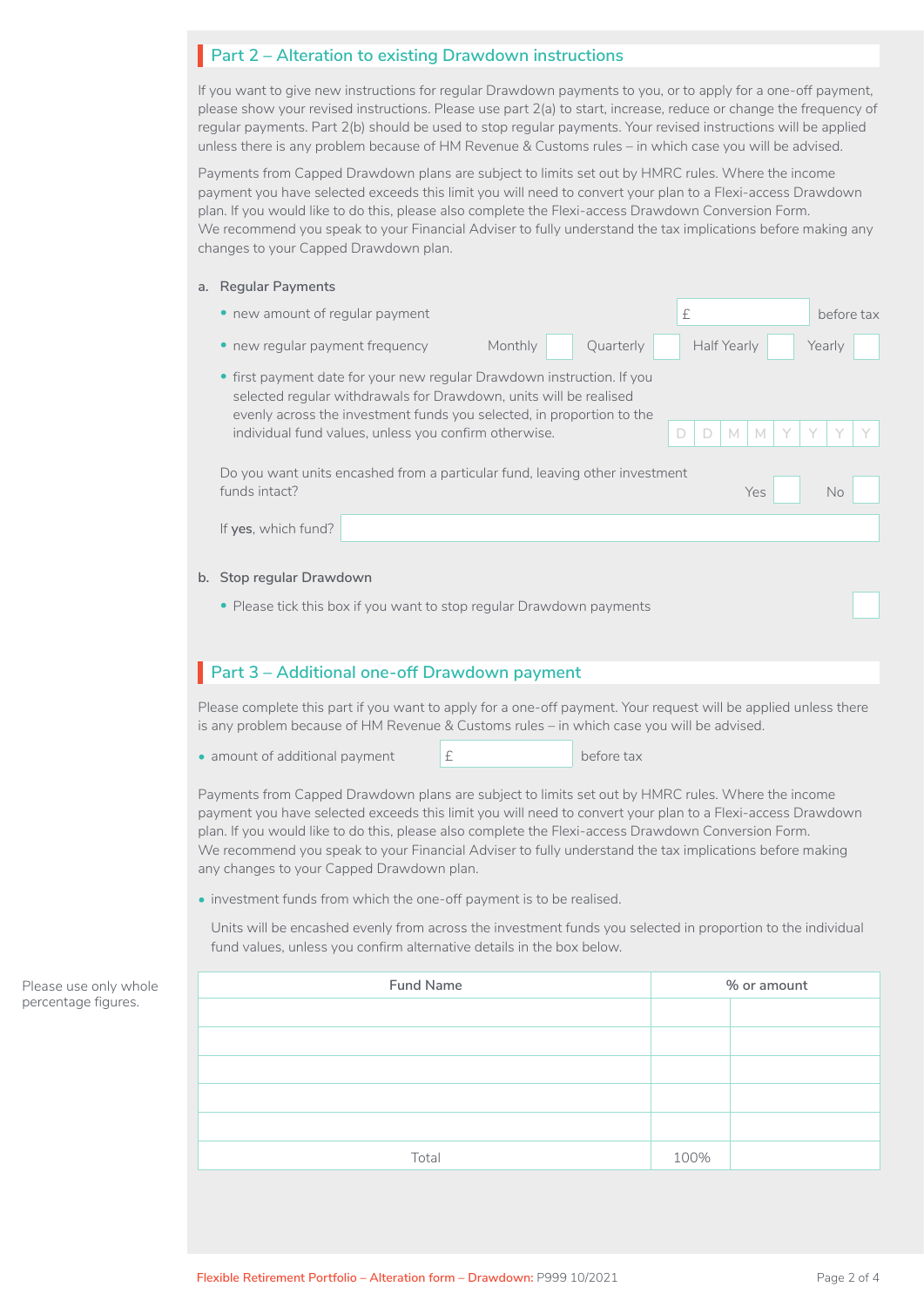| Part 4 - Fund selection for regular Drawdown payments |  |  |  |  |
|-------------------------------------------------------|--|--|--|--|
|-------------------------------------------------------|--|--|--|--|

If you selected regular withdrawals for Drawdown, units will be encashed evenly from across the investment funds you selected, in proportion to the individual fund values, or from a particular fund you select. You can also alter this fund selection.

Do you want money taken from a particular fund, leaving other investment funds intact? Yes

| No |  |
|----|--|
|    |  |

If **yes**, which fund?

## **Part 5 – Change of bank account details for Drawdown payments**

If you want to alter the Bank or Building Society account to which your Drawdown payments are made, please show the revised details below. These details must be for an account in your own name or for a joint account where you are one of the account holders.

Name of Account Holder

| Name and Address of Bank/Building Society |  |
|-------------------------------------------|--|
|-------------------------------------------|--|

Postcode

Account Number

| Sort Code |  |
|-----------|--|
|           |  |

Roll number (Building Society)

*– –*